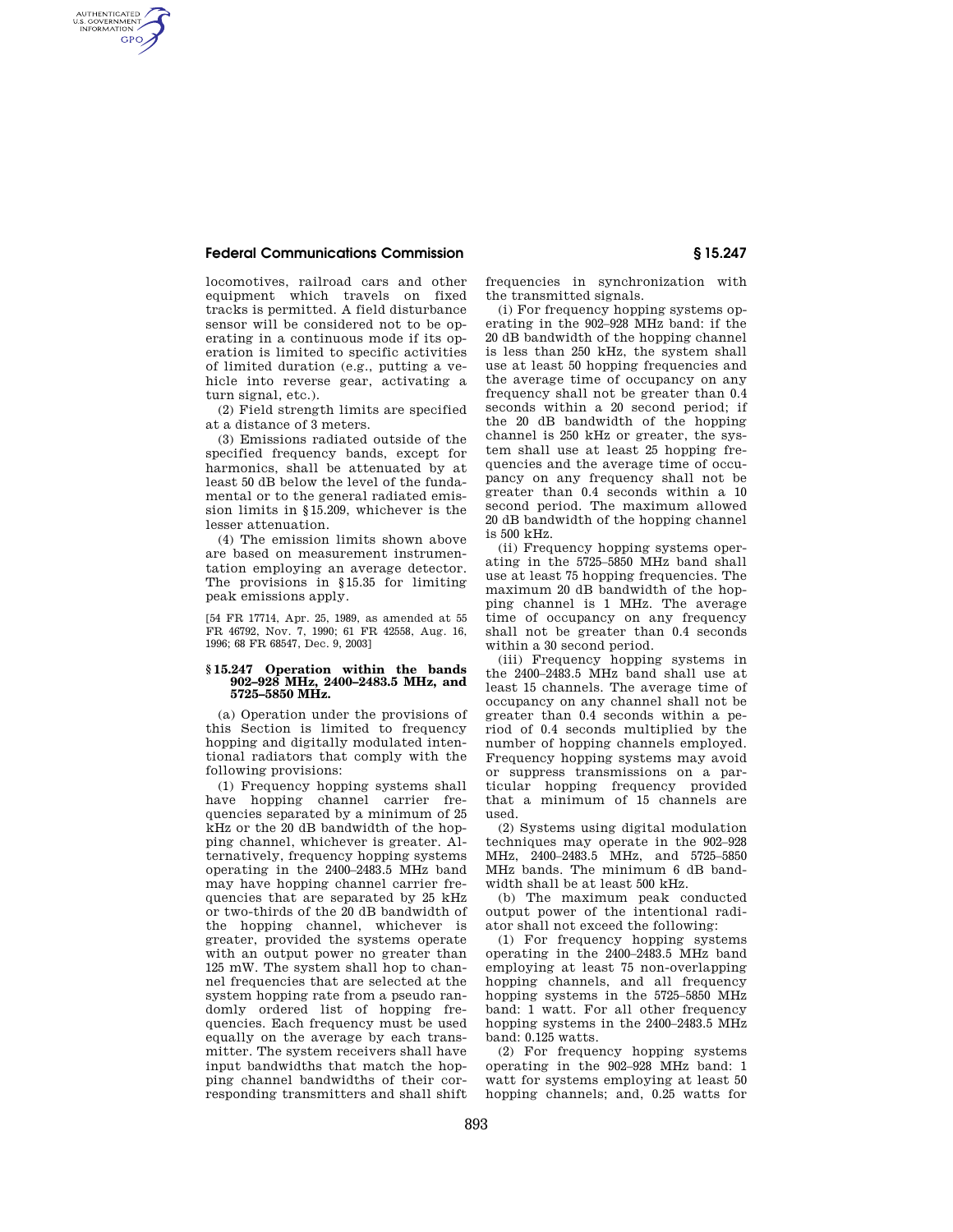systems employing less than 50 hopping channels, but at least 25 hopping channels, as permitted under paragraph (a)(1)(i) of this section.

(3) For systems using digital modulation in the 902–928 MHz, 2400–2483.5 MHz, and 5725–5850 MHz bands: 1 Watt. As an alternative to a peak power measurement, compliance with the one Watt limit can be based on a measurement of the maximum conducted output power. Maximum Conducted Output Power is defined as the total transmit power delivered to all antennas and antenna elements averaged across all symbols in the signaling alphabet when the transmitter is operating at its maximum power control level. Power must be summed across all antennas and antenna elements. The average must not include any time intervals during which the transmitter is off or is transmitting at a reduced power level. If multiple modes of operation are possible (e.g., alternative modulation methods), the *maximum conducted output power* is the highest total transmit power occurring in any mode.

(4) The conducted output power limit specified in paragraph (b) of this section is based on the use of antennas with directional gains that do not exceed 6 dBi. Except as shown in paragraph (c) of this section, if transmitting antennas of directional gain greater than 6 dBi are used, the conducted output power from the intentional radiator shall be reduced below the stated values in paragraphs  $(b)(1)$ ,  $(b)(2)$ , and (b)(3) of this section, as appropriate, by the amount in dB that the directional gain of the antenna exceeds 6 dBi.

(c) Operation with directional antenna gains greater than 6 dBi.

(1) Fixed point-to-point operation:

(i) Systems operating in the 2400– 2483.5 MHz band that are used exclusively for fixed, point-to-point operations may employ transmitting antennas with directional gain greater than 6 dBi provided the maximum conducted output power of the intentional radiator is reduced by 1 dB for every 3 dB that the directional gain of the antenna exceeds 6 dBi.

(ii) Systems operating in the 5725– 5850 MHz band that are used exclusively for fixed, point-to-point oper-

**§ 15.247 47 CFR Ch. I (10–1–19 Edition)** 

ations may employ transmitting antennas with directional gain greater than 6 dBi without any corresponding reduction in transmitter conducted output power.

(iii) Fixed, point-to-point operation, as used in paragraphs (c)(1)(i) and  $(c)(1)(ii)$  of this section, excludes the use of point-to-multipoint systems, omnidirectional applications, and multiple co-located intentional radiators transmitting the same information. The operator of the spread spectrum or digitally modulated intentional radiator or, if the equipment is professionally installed, the installer is responsible for ensuring that the system is used exclusively for fixed, point-topoint operations. The instruction manual furnished with the intentional radiator shall contain language in the installation instructions informing the operator and the installer of this responsibility.

(2) In addition to the provisions in paragraphs  $(b)(1)$ ,  $(b)(3)$ ,  $(b)(4)$  and  $(c)(1)(i)$  of this section, transmitters operating in the 2400–2483.5 MHz band that emit multiple directional beams, simultaneously or sequentially, for the purpose of directing signals to individual receivers or to groups of receivers provided the emissions comply with the following:

(i) Different information must be transmitted to each receiver.

(ii) If the transmitter employs an antenna system that emits multiple directional beams but does not do emit multiple directional beams simultaneously, the total output power conducted to the array or arrays that comprise the device, *i.e.*, the sum of the power supplied to all antennas, antenna elements, staves, etc. and summed across all carriers or frequency channels, shall not exceed the limit specified in paragraph (b)(1) or (b)(3) of this section, as applicable. However, the total conducted output power shall be reduced by 1 dB below the specified limits for each 3 dB that the directional gain of the antenna/antenna array exceeds 6 dBi. The directional antenna gain shall be computed as follows:

(A) The directional gain shall be calculated as the sum of 10 log (number of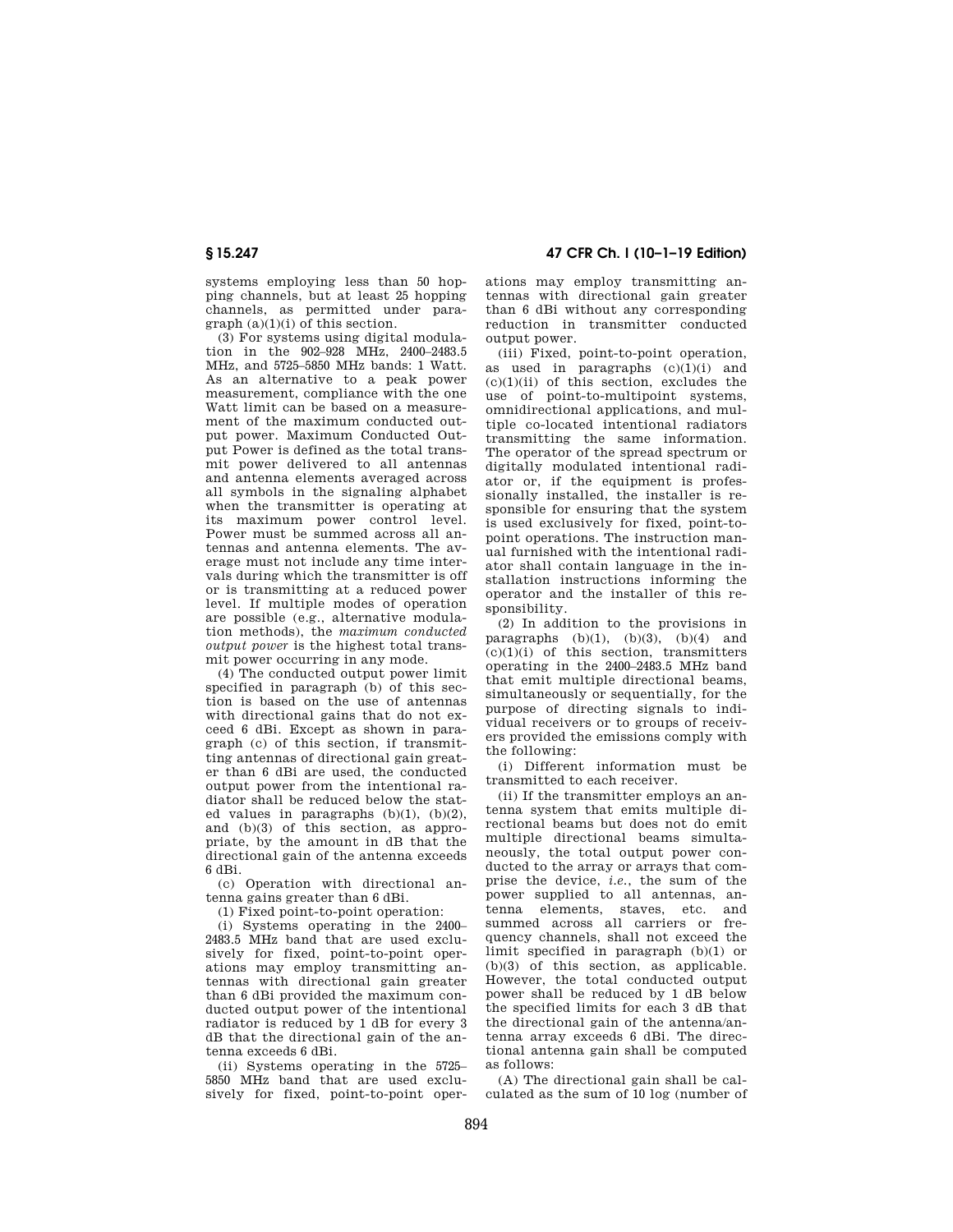## **Federal Communications Commission § 15.247**

array elements or staves) plus the directional gain of the element or stave having the highest gain.

(B) A lower value for the directional gain than that calculated in paragraph  $(c)(2)(ii)(A)$  of this section will be accepted if sufficient evidence is presented, e.g., due to shading of the array or coherence loss in the beamforming.

(iii) If a transmitter employs an antenna that operates simultaneously on multiple directional beams using the same or different frequency channels, the power supplied to each emission beam is subject to the power limit specified in paragraph  $(c)(2)(ii)$  of this section. If transmitted beams overlap, the power shall be reduced to ensure that their aggregate power does not exceed the limit specified in paragraph  $(c)(2)(ii)$  of this section. In addition, the aggregate power transmitted simultaneously on all beams shall not exceed the limit specified in paragraph  $(c)(2)(ii)$  of this section by more than 8 dB.

(iv) Transmitters that emit a single directional beam shall operate under the provisions of paragraph  $(c)(1)$  of this section.

(d) In any 100 kHz bandwidth outside the frequency band in which the spread spectrum or digitally modulated intentional radiator is operating, the radio frequency power that is produced by the intentional radiator shall be at least 20 dB below that in the 100 kHz bandwidth within the band that contains the highest level of the desired power, based on either an RF conducted or a radiated measurement, provided the transmitter demonstrates compliance with the peak conducted power limits. If the transmitter complies with the conducted power limits based on the use of RMS averaging over a time interval, as permitted under paragraph (b)(3) of this section, the attenuation required under this paragraph shall be 30 dB instead of 20 dB. Attenuation below the general limits specified in §15.209(a) is not required. In addition, radiated emissions which fall in the restricted bands, as defined in §15.205(a), must also comply with the radiated emission limits specified in §15.209(a) (see §15.205(c)).

(e) For digitally modulated systems, the power spectral density conducted from the intentional radiator to the antenna shall not be greater than 8 dBm in any 3 kHz band during any time interval of continuous transmission. This power spectral density shall be determined in accordance with the provisions of paragraph (b) of this section. The same method of determining the conducted output power shall be used to determine the power spectral density.

(f) For the purposes of this section, hybrid systems are those that employ a combination of both frequency hopping and digital modulation techniques. The frequency hopping operation of the hybrid system, with the direct sequence or digital modulation operation turned-off, shall have an average time of occupancy on any frequency not to exceed 0.4 seconds within a time period in seconds equal to the number of hopping frequencies employed multiplied by 0.4. The power spectral density conducted from the intentional radiator to the antenna due to the digital modulation operation of the hybrid system, with the frequency hopping operation turned off, shall not be greater than 8 dBm in any 3 kHz band during any time interval of continuous transmission.

NOTE TO PARAGRAPH (f): The transition provisions found in §15.37(h) will apply to hybrid devices beginning June 2, 2015.

(g) Frequency hopping spread spectrum systems are not required to employ all available hopping channels during each transmission. However, the system, consisting of both the transmitter and the receiver, must be designed to comply with all of the regulations in this section should the transmitter be presented with a continuous data (or information) stream. In addition, a system employing short transmission bursts must comply with the definition of a frequency hopping system and must distribute its transmissions over the minimum number of hopping channels specified in this section.

(h) The incorporation of intelligence within a frequency hopping spread spectrum system that permits the system to recognize other users within the spectrum band so that it individually and independently chooses and adapts